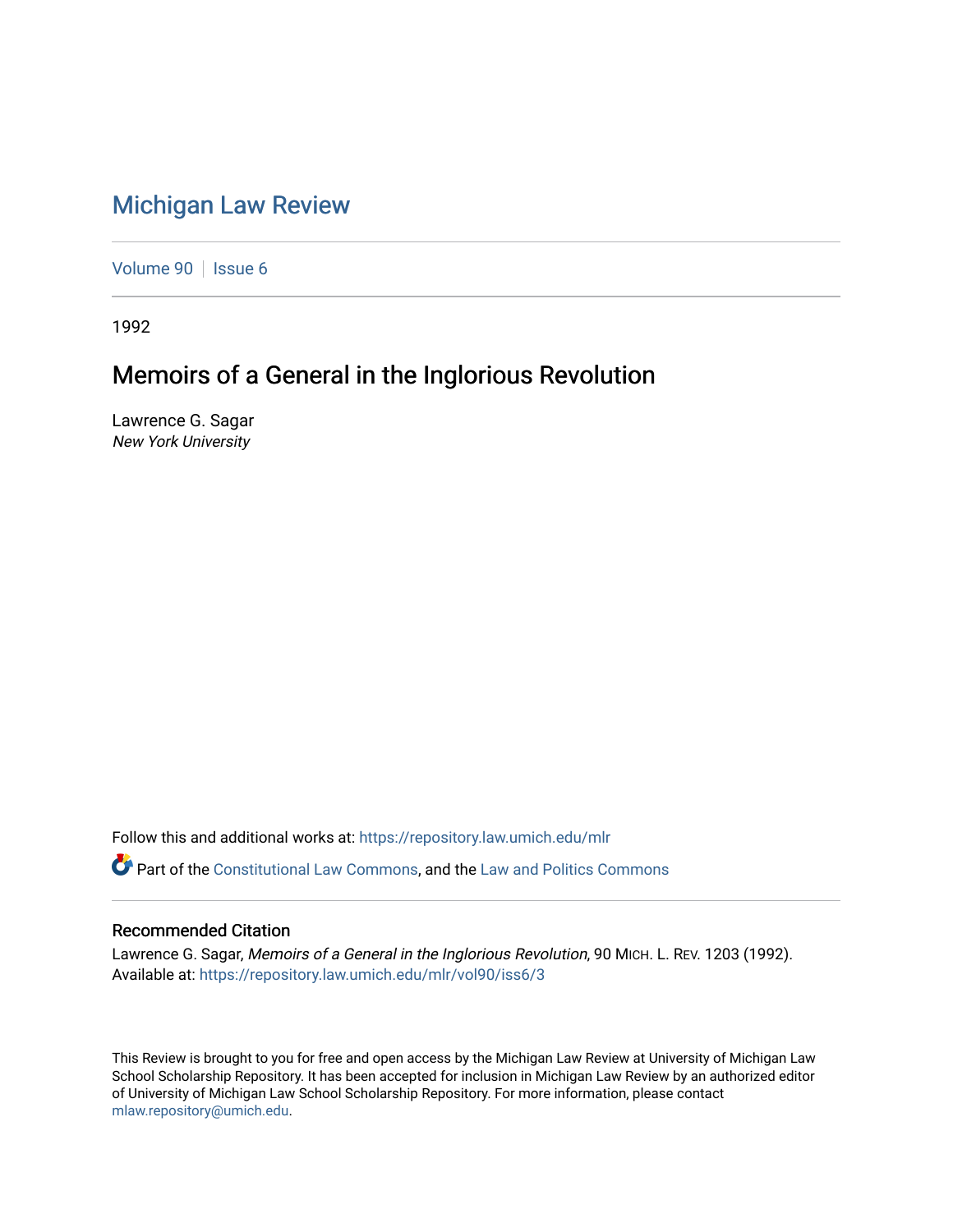## **MEMOIRS OF A GENERAL IN THE INGLORIOUS REVOLUTION**

*Lawrence G. Sager\** 

ORDER AND LAW: ARGUING THE REAGAN REVOLUTION: A FIRST-HAND ACCOUNT. By *Charles Fried.* New York: Simon & Schuster. 1991. Pp. 256. \$19.95.

I

Conservative constitutional theory has been marked by an unwillingness to confront questions of political morality head on. Conservatives have too often proffered an implausible, denatured view of constitutional adjudication that sees judges as glorified meter readers whose job is to report what they have found in the basement of history. Committed to a thin account of democracy that bows unreflectively to majoritarian political processes, these theorists have insisted that judges have only the license to recover the decisions made by historical constitutional majorities and encrypted in the text of the Constitution.

This view, sometimes called originalism, fails to capture the actual practice of constitutional decisionmaking as it is today, as it has ever been, or indeed, as it could be: the text and historical context of the Constitution cannot yield answers to questions of meaning without engaging judgments of political value on the part of those who undertake its interpretation.

Without bending originalism well past its breaking point, conservative constitutional critics cannot explain even the core of our constitutional tradition. They cannot explain, for example, the institution of judicial review itself, or the application of the Bill of Rights  $-$  originally directed at federal conduct exclusively — to the states, or the central details of our commitment to free speech. Persuasive discourse about any of these involves locating the matter at issue within an attractive account of the Constitution and our constitutional tradition; and judgments of political value are the stuff of which such an account must be built. Even more clearly, conservative commentators can take no support from the originalist protocol they sponsor for their own constitutional projects, like resisting affirmative action.

Some constitutional conservatives, faced with these looming difficulties, have led uneasy theoretical double lives. Quietly, these theo-

<sup>•</sup> Professor of Law, New York University. A.B. 1963, Pomona College; LL.B. 1966, Columbia. - Ed.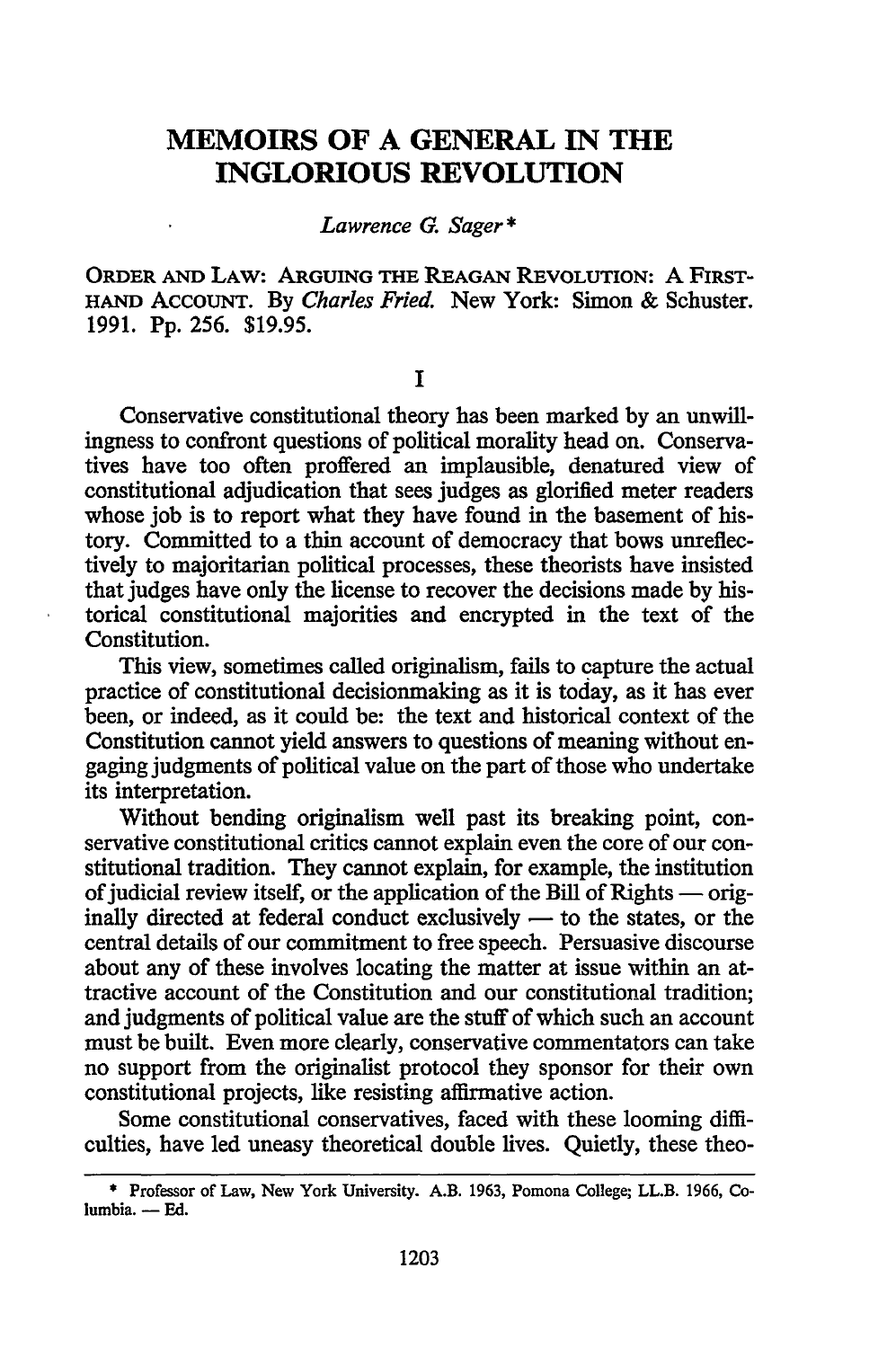rists have commuted to more plausible understandings of constitutional adjudication in order to explain the elementary premises of our constitutional tradition and to advance their political agenda. At the same time, they continue to pay lip service to the narrow premises of naive originalism in order to support their charge that judges and commentators who have adopted more liberal views of the Constitution are not merely wrong but subversive  $-$  guilty of bending judicial authority undemocratically to their own political ends. Lost in this theoretical handwaving is the opportunity for serious discussion of the important constitutional disputes. <sup>1</sup>

It is a welcome change, accordingly, to open Charles Fried's apologia for his term of office as Solicitor General of the United States and encounter a far more realistic and attractive view of constitutional adjudication. Fried acknowledges that the objections to originalism are "devastating" (p. 62), and emphasizes that the Constitution must be subject to the same rich canons of interpretation as other legal sources (p. 64).

He takes as the model of good judging Justice Harlan's opinion in *Poe v. Ullman<sup>2</sup>* defending the right of married couples to resist Connecticut's ban on the use of contraceptives. Justice Black, who criticized Harlan's approach in *Poe* as ethical adventurism, is dismissed by Fried as pursuing "[an] anti-intellectual, textual fundamentalism," while Harlan is celebrated for his "belief in the possibility  $-$  indeed,  $in$ evitability  $-$  of reasoning and judgment in applying the Constitution" (p. 73). Sounding more like a disciple of Ronald Dworkin than a general in the Reagan revolution, Fried describes what he sees as the ground that he and Harlan share:

In interpreting the broad language of the Fourteenth Amendment, the Constitution as a whole should serve as a guide. The particular guarantees specified in the Bill of Rights are like the points on a graph, which the judge joins by a line to describe a coherent and rationally compelling function. [p. 74]

Asking for nothing more than "a conception of law disciplined by a respect for tradition, professionalism, and careful, candid reasoning" (p. 70), Fried emphatically rejects originalism's infatuation with majority rule:

I am puzzled by the originalist celebration of majority rule as the presumed default source of law, from which one may only depart on the clearest textual warrant in the Constitution, a warrant underwritten by the intent of the framers. The originalists belong to the party of liberty  $-$  as do I  $-$  so it is odd to see them repair to majority rule, which has not often been seen as a very secure haven of liberty, and certainly was

<sup>1.</sup> I defend and elaborate on these complaints in the course of a critique of the views of Robert Bork, who is regarded by many as the founding spokesperson of originalism. *See* Lawrence Sager, *Back to Bork,* N.Y. REV. BKS., Oct. 25, 1990, at 23.

<sup>2. 367</sup> U.S. 497, 542 (1961) (Harlan, J., dissenting), *discussed at* pp. 72-75.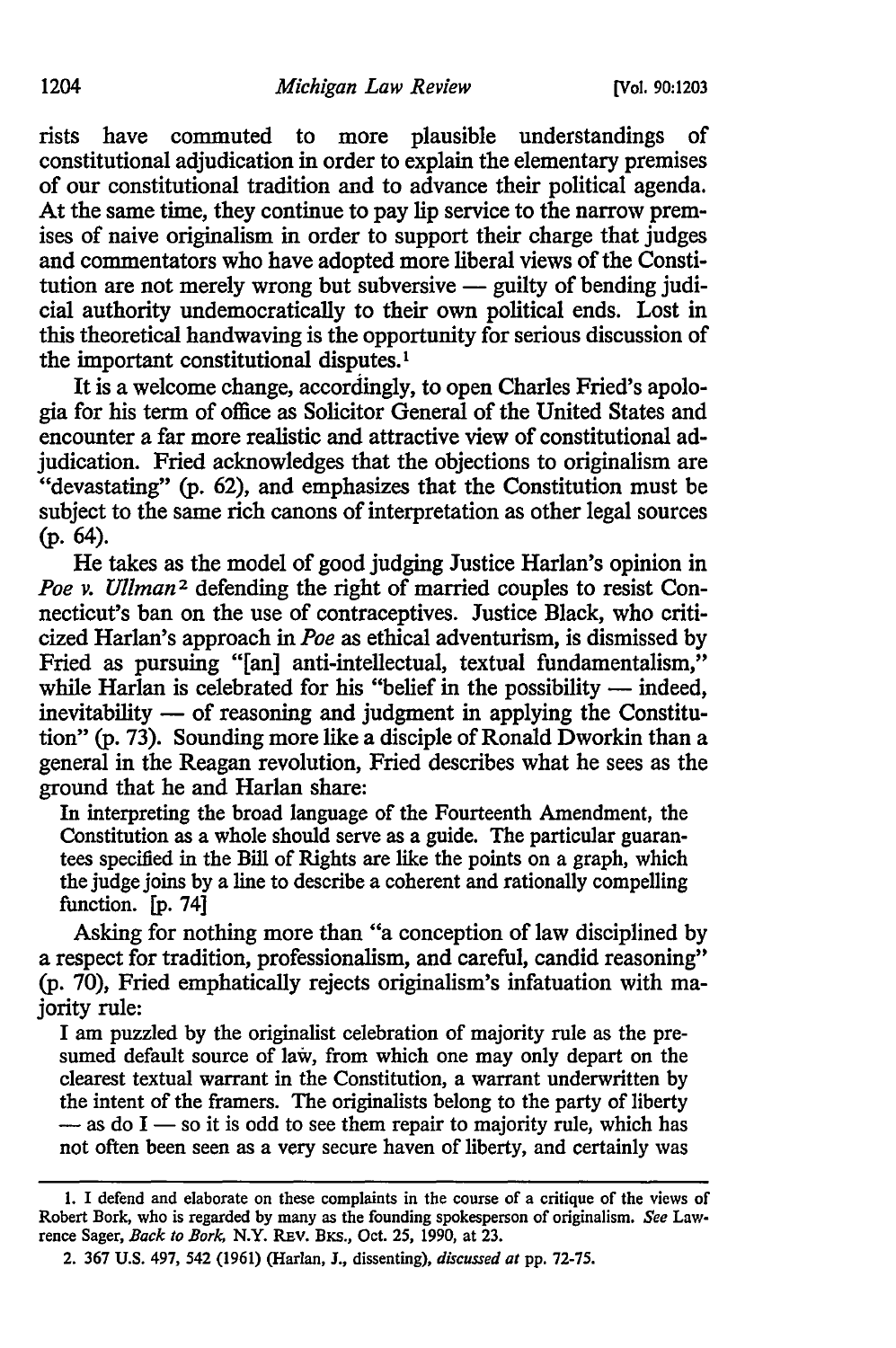not seen as such by the framers. The framing generation would soon have the French Revolution to show that majority rule, pure and direct, was a will-o'-the-wisp, the pursuit of which could only end in calamity for justice, for tranquility, for prosperity, for liberty  $-$  the things they really cared about. The sense in which the Constitution is based on the consent of the governed is complex and structured. The authority, powers, and methods of John Marshall's judiciary were  $-$  and are  $-$  entirely appropriate to it. [pp. 67-68]

But hold the amens. As generous to modem understandings of constitutional adjudication as all this may seem, Fried also insists from the outset on his status as a bona fide revolutionary, leading the righteous battle on the field of legal theory. "In a real sense the Solicitor General is responsible for the government's legal theories, its legal philosophy. And legal philosophy was at the heart of the Reagan Revolution" (pp. 14-15). And there is nothing namby-pamby about his rhetorical swipes at the constitutional judiciary. His early salvos include characterizations of the pre-Reagan Supreme Court as "complicit in the aggrandizement of government [and] ... a principal engine for redistributing wealth and shackling the energies and enterprise of the productive sector" (p. 17), as guilty of "a mistaken approach to judging . . . that confused and threatened the ideal of the rule of law" (p. 20), and as embracing, all in all, "a system of judging that had run badly off the rails" (p. 57).

Two of Fried's three revolutionary targets are abortion and affirmative action.<sup>3</sup> Taken together, they represent the deepest source of Fried's complaints about the pre-Reagan world of public law: *Roe v. Wade* 4 is cast as the worst symptom of a judiciary that has lost its bearings and perverted its role (pp. 20, 57, 75-88); while the pre-Reagan treatment of affirmative action inspires the charge that liberty has been sacrificed to a judicially inspired scheme of egalitarian social engineering (pp. 20, 89-90, 93-101, 118-22).

We already have enough of Fried's battle plan in front of us to appreciate the difficult campaign of justification he faces in his book. On two levels, his positions threaten to contradict themselves. He has forsaken naive originalism in favor of a sophisticated and robust understanding of constitutional adjudication, but he still undertakes to establish *Roe v. Wade* as the glaring symptom of a fundamentally misguided approach to judging. At the same time Fried levels this deep criticism of *Roe* and the pre-Reagan Court, he means to show that the other critical failing in public law is that government, by endorsing affirmative action, has usurped prerogatives that belong in the domain of private choice.

<sup>3.</sup> The third is separation of powers in general and the Independent Counsel controversy in particular. This issue does not engage Fried's harsh criticism of the judiciary.

<sup>4. 410</sup> U.S. 113 (1973).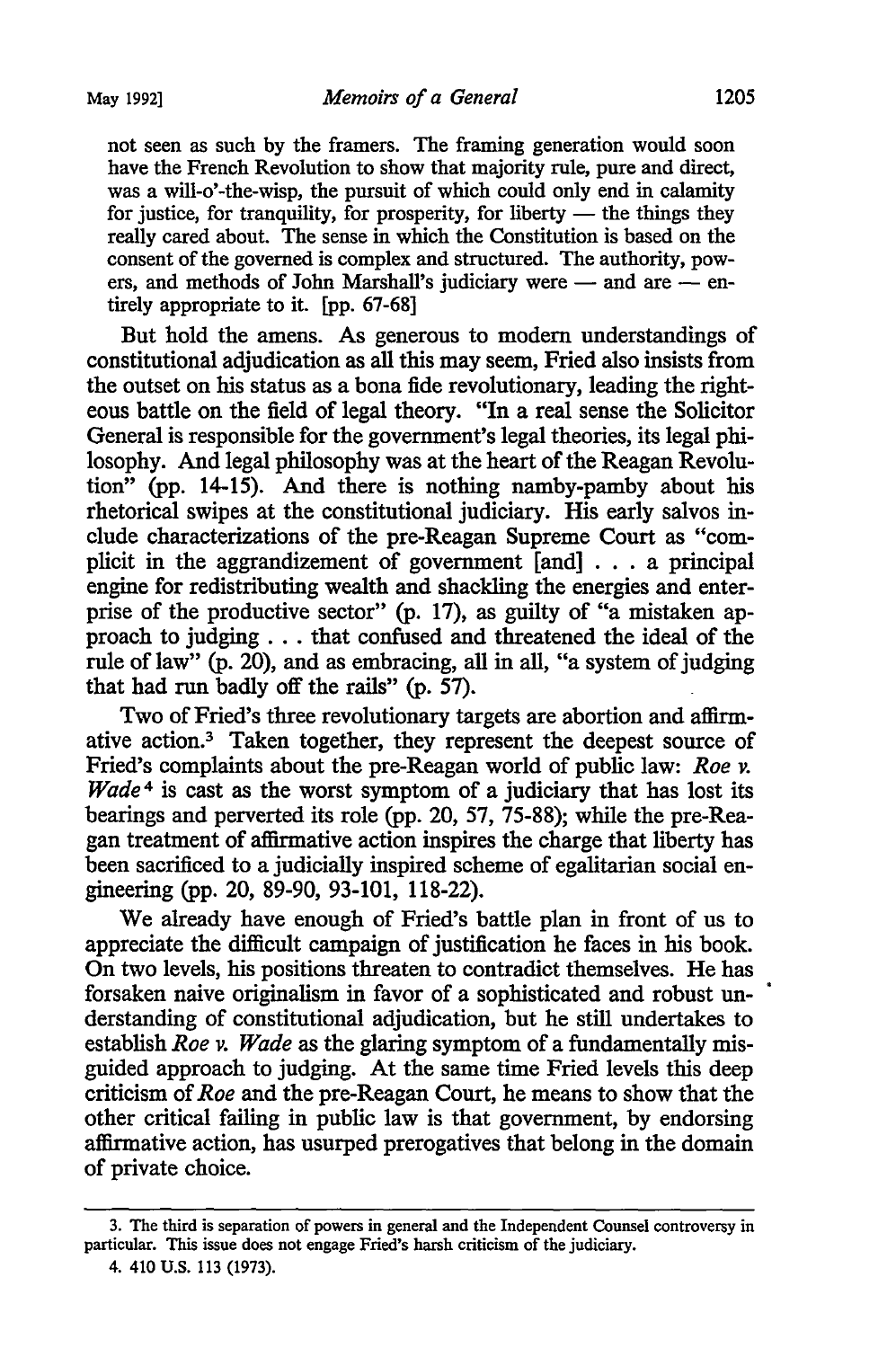Were he able at once to embrace a defensible model of constitutional adjudication and yet defend his fierce indictment of pre-Reagan Supreme Court methodology, and were he able to justify his apparent unconcern for the liberty of women to secure abortions while passionately advancing the cause of economic liberty, Fried would have accomplished something of considerable interest and importance. He would have offered a serious, coherent defense of the modern conservative agenda, and thereby have enriched political discourse.

Unfortunately, Fried's memoir  $-$  breezy and literate as it is  $$ falls badly short of this ambition.

II

The abortion controversy lies at the center of Fried's problems; it is the source of tension for both his methodological and substantive claims. At the behest of the Reagan administration, Fried twice asked the Supreme Court to overrule *Roe.5* He urged the Court then, and urges his readers now, to see *Roe* as the wrongheaded decision of a Court out of touch with its proper role in constitutional governance. But he accepts *Griswold v. Connecticut*,<sup>6</sup> which invalidated a law preventing married couples from buying or using contraceptives, as well within the paradigm of good judging (pp. 85-86).

At the heart of Fried's attempt to establish an analytical chasm between *Griswold* and *Roe* is a familiar argument: the Constitution is "silent" on the question of the legal and moral status of the fetus, neither insisting that the state protect fetal life as it would the life of a person nor forbidding it from so doing; accordingly, protection of the fetus takes place in an aconstitutional space where majority rule should prevail. Where state legislatures have voted to usurp a woman's choice whether to bear the fetus she carries to term or to have it aborted, they are entitled to the authority of their majoritarian status as exercised over the question of fetal protection (pp. 77-78).

Obviously, this tidy equation is missing a crucial term: the unwilling pregnant woman, forced by the state to bear the fetus for nine months, to endure the physical and emotional consequences of both pregnancy and delivery, and to face the impossible, inhuman choice between unwelcome parenthood and abandonment of an infant child. How exactly are we to understand the observation that the Constitution is silent on the legal or moral status of the fetus, in this context, where silence is invoked in response to the claim of the unwilling pregnant woman that she is being treated unjustly when the state requires her to carry the fetus to term?

<sup>5.</sup> Webster v. Reproductive Health Servs., 492 U.S. 490 (1989), *discussed at* pp. 85-88; Thornburgh v. American College of Obstetricians & Gynecologists, 476 U.S. 747 (1986), *dis· cussed at* pp. 33-35.

<sup>6. 381</sup> U.S. 479 (1965).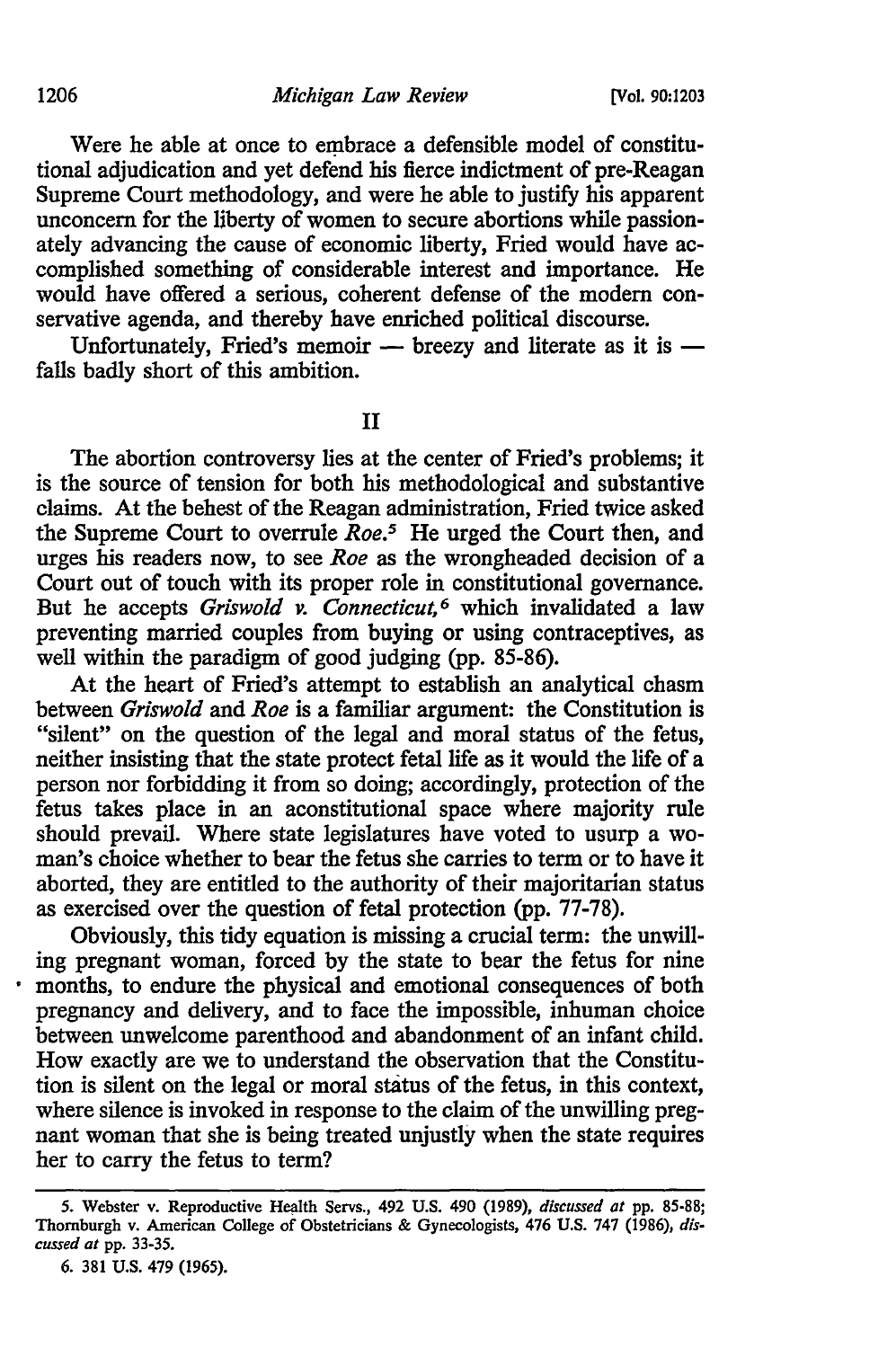May 1992] *Memoirs of a General* 1207

Fried appears to be saying that, absent explicit material in the text or context of the Constitution foreclosing the state from protecting fetal life as it would human life, majoritarian process must prevail, whatever the nature of the burden thereby imposed on women. So understood, Fried adopts precisely the originalist position that he took such pains to renounce earlier, the position that treats majority rule as the presumptive state of our governance, yielding only to unmistakable commands of the Constitution. In so doing, Fried ignores important analytical possibilities excluded only by an originalist dogma that he himself discredits.

He ignores, for example, the view  $-$  suggested by the much maligned opinion of the Court in *Roe* - that the constitutionally founded interests of women who suffer unwanted pregnancies should prevail over an interest of the state in protecting the fetus, given the absence of constitutional support for the state's characterization of the fetus as human life and the absence of any nonconstitutional legal tradition, or any social consensus, regarding the fetus as a person.<sup>7</sup>

Refuge in originalism's obeisance to majority rule is so baldly contradictory of Fried's purported beliefs about the Constitution as to encourage a more charitable reading. In this spirit, we might understand Fried's reference to the silence of the Constitution not as an argument in itself, but as a way of stating the conclusion to an analysis of the Constitution and our constitutional tradition - an analysis that takes account both of the great and disproportionate burden of unwanted pregnancies on women trying to chart lives for themselves, and of *Griswold v. Connecticut,* yet still finds fault with *Roe v. Wade.* 

To the extent that Fried has any such argument to offer, it is captured in his oral argument before the Supreme Court in *Webster v. Reproductive Health Services.* Appearing on behalf of the United States, amicus curiae, Fried for the second time asked the Court to overrule *Roe.* Justices O'Connor and Kennedy pressed Fried to explain how the liberty interest the Court recognized in *Griswold* could suddenly collapse when abortion was at issue; Fried is sufficiently pleased with his response to reprint it at length:

Justice O'Connor: Do you say there is no fundamental right to decide whether or not? ... to procreate?

*A:* I would hesitate to formulate the right in such abstract terms, and I think the Court prior to *Roe versus Wade* quite prudently also avoided such sweeping generalities. That was the wisdom of *Griswold.* 

Justice O'Connor: Do you think that the state has the right to, if in a future century we had a serious overpopulation problem, has a right to require women to have abortions after so many children?

*A:* I surely do not. That would be quite a different matter. Justice O'Connor: What do you rest that on?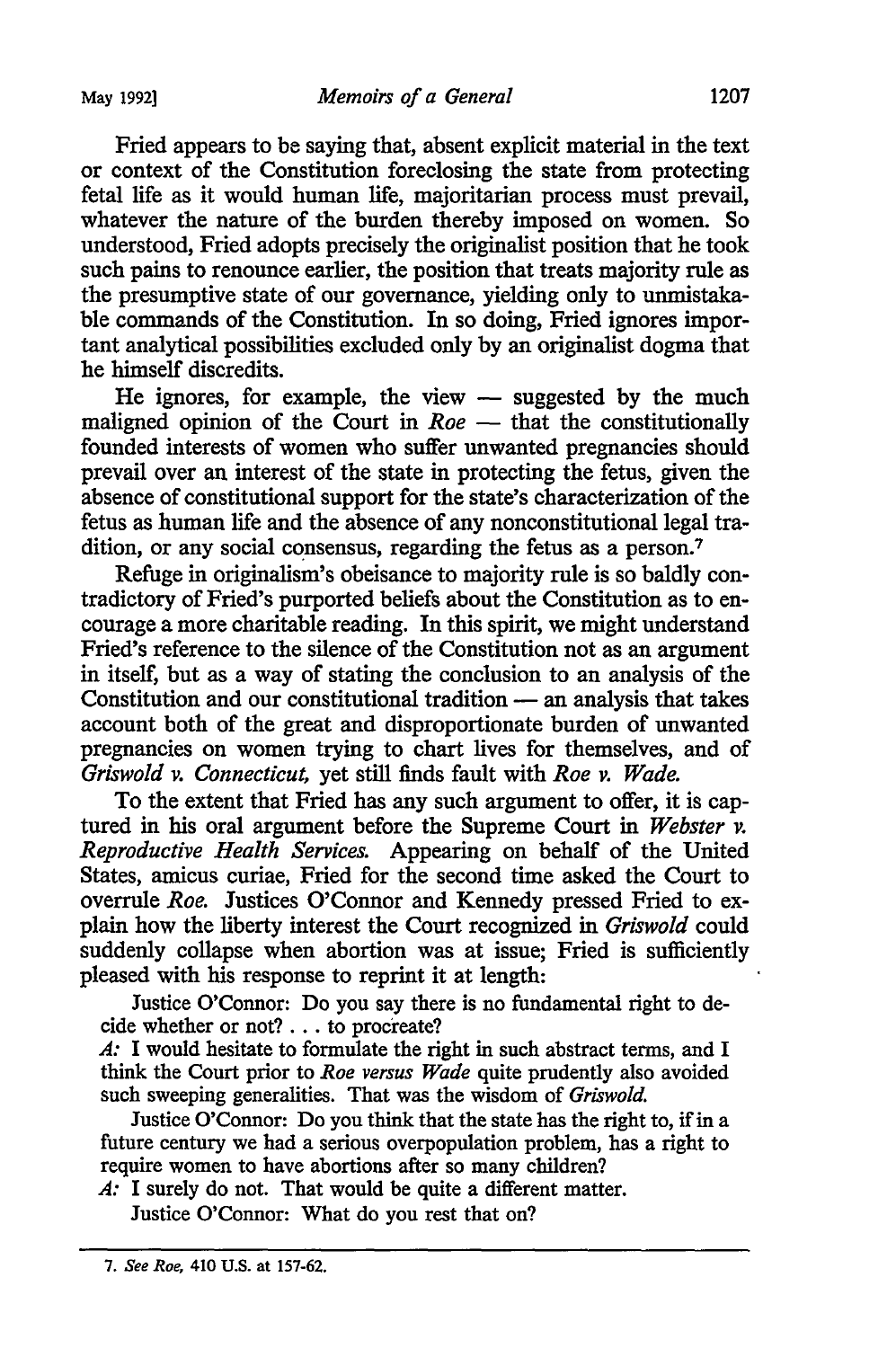*A:* Because unlike abortion, which involves the purposeful termination of future life, that would involve not preventing an operation, but violently ... laying hands on a woman and submitting her to an operation

Justice O'Connor: And you would rest that on substantive due-process protection?

*A:* Absolutely.

Justice Kennedy: How do you define the liberty interest of the woman in that connection?

*A:* The liberty interest against a seizure would be concerned. That is how the Court analyzed the matter in *Griswold.* That is how Justice Harlan analyzed the matter in *Poe v. Ullman* which is, in some sense, the root of this area of law. . . .

Justice Kennedy: How would you define the ... liberty interest ... of a woman in an abortion case?

*A:* I would define it in terms of the concrete impositions on the woman which so offended the Court in *Griswold* and which are not present in the *Roe* situation. [pp. 85-86; footnote omitted]

Remarkably, what Fried sees as distinguishing *Roe* from the natural reach of the liberty interest recognized in *Griswold* is the absence in *Roe* of the "concrete impositions" suffered by married couples in *Griswold.* Similarly, what he sees as distinguishing *Roe* from Justice O'Connor's compulsory abortion hypothetical is that compulsory abortion would entail the state "laying hands on a woman and submitting her to an operation." It is hard to imagine what Professor Fried could have in mind here. The idea that requiring a woman to endure a pregnancy followed by the medical procedure of childbirth  $-$  a procedure that may require serious surgery  $-$  is less a "concrete imposition" on her, less a "laying hands on" her, than requiring her to submit to an abortion, is simply wrong, at least in an age where the stork and cabbage leaf are unavailable as mechanisms of delivery.

Even more demanding of his readers' credulity is Fried's assertion that Connecticut's ban on the use of contraceptives by married couples in *Griswold* constituted a more opprobrious imposition on women than did Texas' restrictions on abortion in *Roe.* Fried at moments suggests that *Griswold* should be particularized to the state's prying into marital intimacy (pp. 76-77), but he quickly concedes that the principles of *Griswold* extend to Justice O'Connor's mandatory abortion hypothetical and to state attempts to outlaw homosexual conduct as well (pp. 82-84).

Fried simply has no basis consistent with his own premises for denying the reach of the liberty interest recognized in *Griswold* to a woman who suffers an unwanted pregnancy. To make sense of his position, he can only repair to the offsetting concern of a state that takes itself to be protecting the life of a person when it protects the life of a fetus. But that could only be the beginning of his argument, not the end. He would still have to explain how the Supreme Court could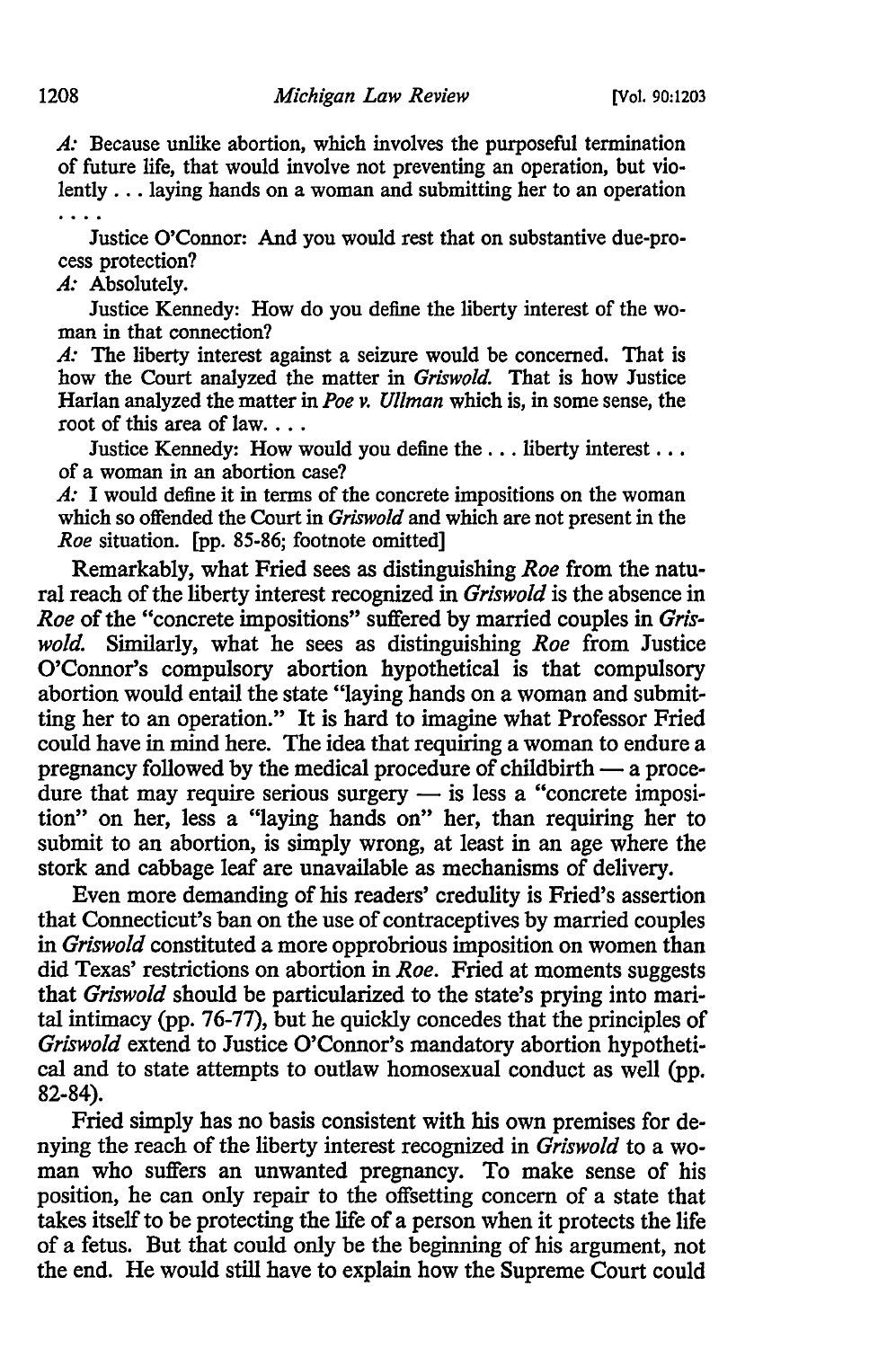sensibly recognize that a woman suffering an unwanted pregnancy had a *Griswold-based* liberty interest in abortion and yet concede to state governments the capacity to define for themselves in the selective context of abortion the weight of the competing interest in the protection of the fetus. s

So far we have taken at face value Fried's commitment to the proposition that he regards as central to an understanding of the Supreme Court's failure in *Roe v. Wade:* state legislatures have the constitutional license to equate fetal life with the life of the person, and abortion with the taking of an innocent person's life. Our observations have all spoken to the difficulty Fried has in justifying that position. If he is serious about leaving the untenable protocol of originalism behind, his claim from the silence of the Constitution has to be dismissed as a lapse of reason. If he means the reference to silence metaphorically, as a way of stating the conclusion to a process of reflection on the relevant constitutional materials, then he collides with *Griswold v. Connecticut,* which he himself lauds. But Fried's problems with abortion go still further. Not only is he unable to defend the idea that state legislatures have license to define abortion as murder; he is also unable to live with the natural consequences of that idea.

Having castigated the Supreme Court at length for its "infuriating" decision in *Roe* (p. 81), and having presented the curing of the egregious judicial abuses exemplified by *Roe* as the issue most dear to the Reagan revolutionaries whose banner he carried, Fried ends his discussion of abortion with a remarkable set of qualifications to his own theme:

[H]aving one day abandoned *Roe,* the Court may reasonably distinguish between statutes forbidding abortions outright and statutes requiring a delay of a few days in which a woman may consider alternatives to abortion, which the clinic is obliged to tell her about; or between statutes regulating abortion services and statutes punishing women who undergo abortions. This last is a distinction that might have considerable practical importance with the greater availability of safe, simple, self-administered pharmaceuticals to induce early-term abortions. In fact, medical

<sup>8.</sup> Fried might resist this analytical structure, and argue that the *Griswold* liberty interest is similar in form to the liberty famously argued for by John Stuart Mill. For Mill, it was the absence of a certain sort of collective interest, the avoidance of harm to other persons, that made some collective restraints on behavior improper. In Mill's own words, "the only purpose for which power can be rightfully exercised over any member of a civilized community, against his will, is to prevent harm to others." JOHN STUART MILL, *On Liberty, in* UTILITARIANISM, ON LIBERTY, AND CONSIDERATIONS ON REPRESENTATIVE GOVERNMENT 73 (H.B. Acton ed., J.M. Dent & Sons 1972) (1859). Fried might understand *Griswold* in this way, and see the state's interest in protecting fetal life as the life of a person as voiding a claim from *Griswold* rather than offsetting it. But this view of things gives Fried no help. If anything, it puts more pressure still on the idea that a state legislature can justify its restraints on abortion by deeming the extinction of fetal life to be the equivalent of murder; on that account, a state, rather than the Supreme Court, decides whether *Griswold* applies. Moreover, this view of *Griswold* is at odds with Fried's response to Justice O'Connor, which concedes that *Griswold* would apply to mandated abortion even if it were imposed in the interest of preventing the harms of overpopulation.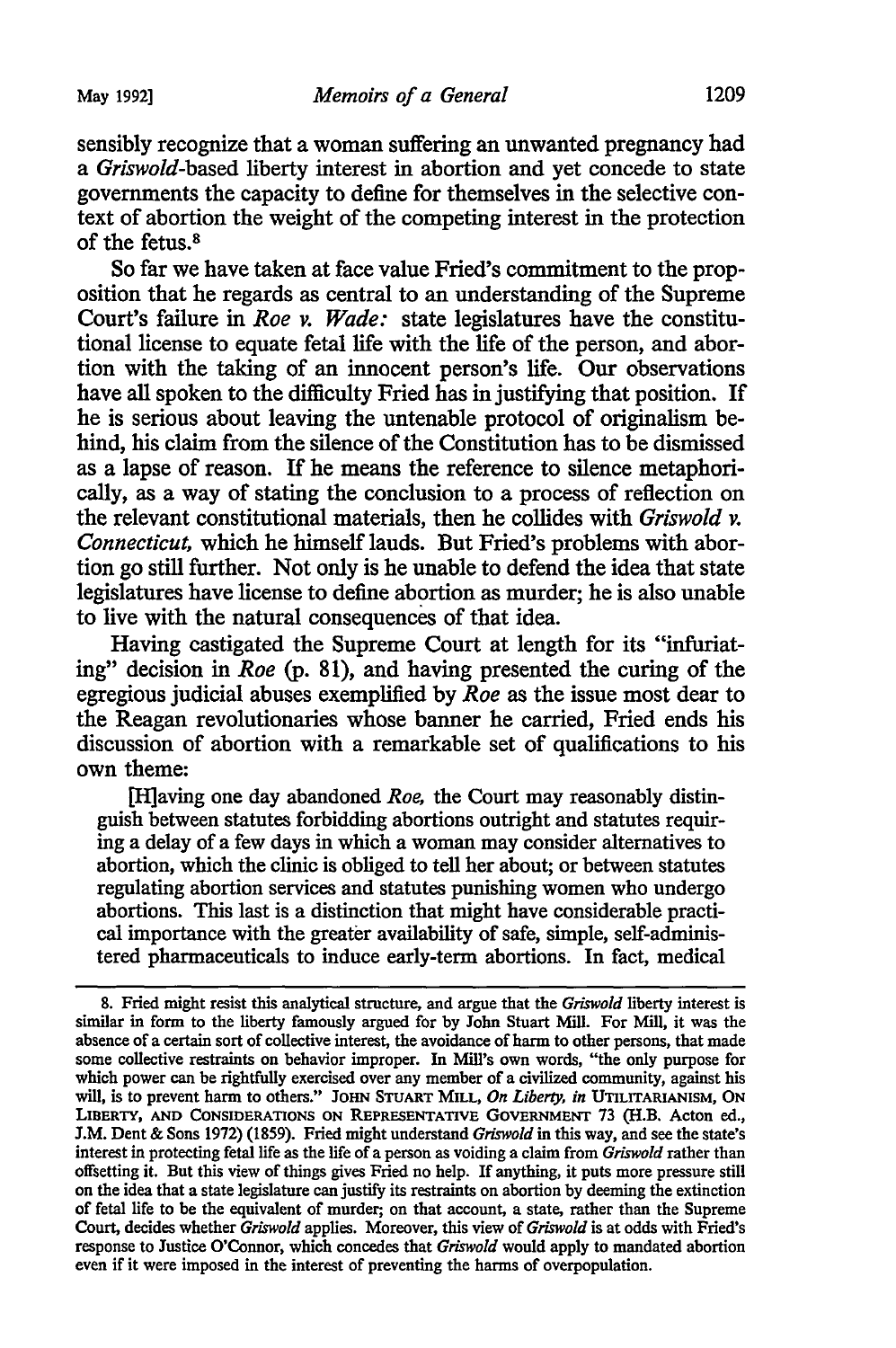discoveries might then make this whole constitutional episode moot. [p. 87]

Suddenly, nothing in Fried's position seems to hold. Women surely should be constitutionally entitled to obtain and use medicines or other safe devices to induce early-term abortions;9 and statutes that broadly forbid abortions surely should not survive Supreme Court scrutiny. Fried makes his position seem more reasonable by acknowledging as much here. But neither of these propositions is consistent with his attack on *Roe,* which depends on the claim that state legislatures are entitled to treat fetuses as persons and abortion as the taking of an innocent person's life. 10 Were state legislatures able to declare the fetus a person, they would in turn be able to protect the fetus against abortifacients; had Fried persuaded the Supreme Court to adopt his view of state legislative authority, his qualifications would have been thereby undone.

Ill

When Fried turns to his second target, affirmative action, he leaves behind any thought that an absence of a clear constitutional mandate invites deference to legislative judgement. Fried concedes that ours is a "society that had practiced public and private apartheid" (p. 99), inflicting "centuries of deprivation" (p. 100) on black Americans. But he sees affirmative action  $-$  including Title VII doctrine, which in his view induces employers to adopt racial preferences - as angering whites, demoralizing blacks, and fostering "a bureaucratic-collectivist state" (p. 105). His passion, oddly suppressed when the matter at issue is the plight of women who suffer unwanted pregnancies, is fully engaged here: within seven pages he is moved on three occasions to characterize the "left-collectivism" (p. 101) of affirmative action as "sinister" (pp. 99, 100, 105).

The efficacy and wisdom of affirmative action programs is a matter on which well-meaning persons can disagree; we ought to welcome debate, even passionate and hyperbolic debate, when the stakes are so high and the issues so complex. But Fried means to argue that affirmative action programs are very often unconstitutional, not merely unwise. Even the most robust view of constitutional interpretation

<sup>9.</sup> The most prominent pharmaceutical option now available in Europe, but not the United States, is RU 486. RU 486, properly considered, does not induce abortions at all, or operate to the detriment of a fetus, since it acts to prevent implantation of the fertilized egg by suppressing the hormone progesterone. *See generally* Jane M. Cohen, *Comparison-Shopping in the Marketplace of Rights,* 98 YALE L.J. 1235, 1254-56 (1989).

Ethical controversy over the status of the fetus could be enlarged, of course, to include the fertilized egg prior to implantation; this can only place still greater strain on the idea that state legislatures are free to bless a prenatal entity with personhood.

<sup>10.</sup> For a similar critique of the contradictory nature of Fried's moderating premises, see Ronald Dworkin, *The Reagan Revolution and the Supreme Court*, N.Y. REV. BKS., July 18, 1991, at 23.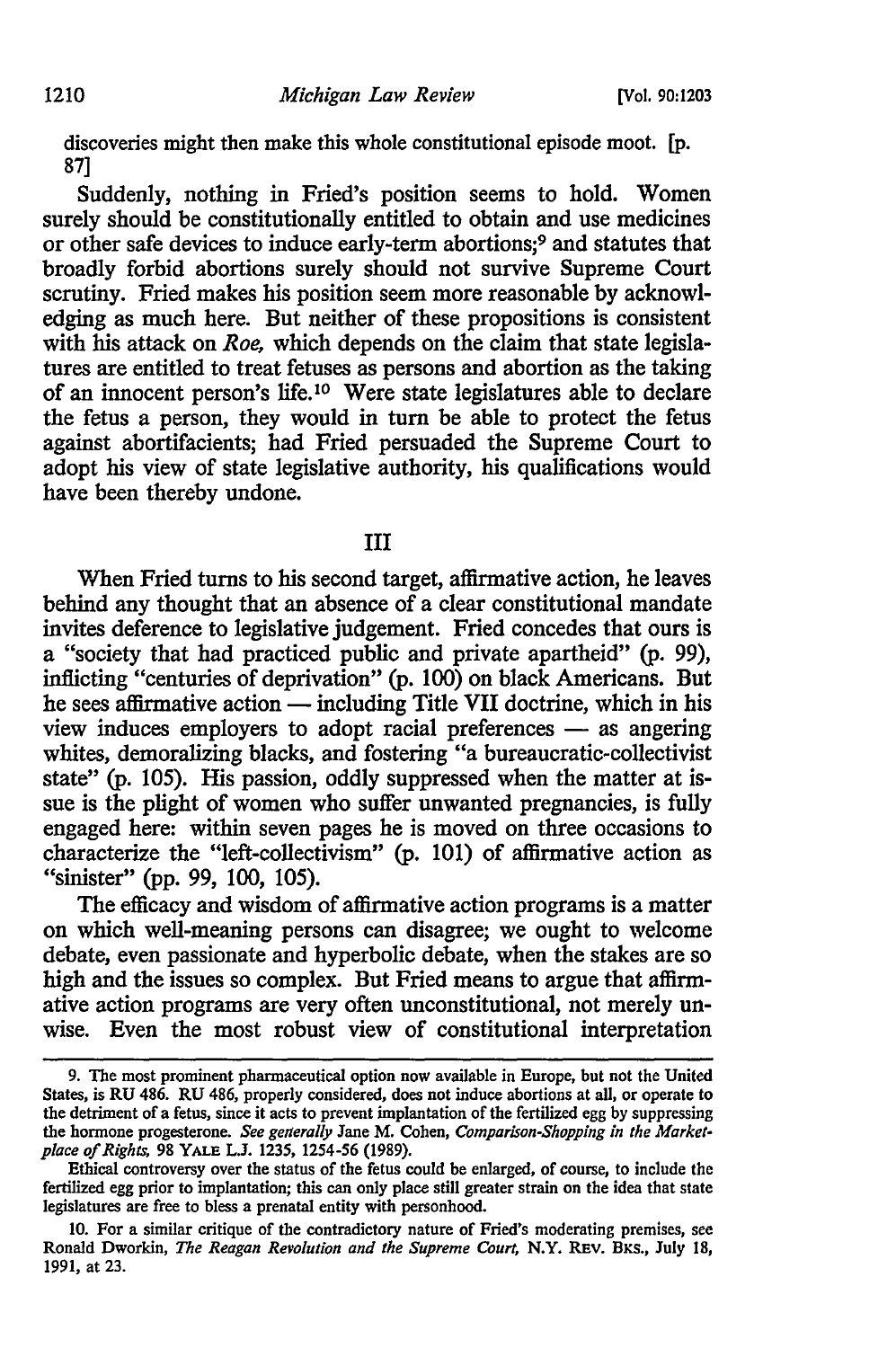insists on something more than the invocation of the specter of "leftcollectivism" to explain why governmental entities should be barred from the effort to redress the disgraceful consequences of slavery and discrimination.

Fried finds the basis of his constitutional attack in a principle that he proffers early on but never defends at length: "the basic right of every person to be considered as a distinct individual and not in terms of the groups to which the government says he belongs" (p. 90). Accordingly, government should never adopt a program that prefers or disprefers persons or enterprises on the ground of race. Even remedies for past wrongs are unconstitutional on this view, unless they return the individuals benefited or harmed by unlawful discrimination to the positions they would have occupied absent that discrimination.

Describing the Reagan administration's endorsement of this view as the basis of its campaign against affirmative action, Fried celebrates it as the policy of "color-blindness" and invokes the famous dissent of the first Justice Harlan in *Plessy v. Ferguson:* "[I]n view of the Constitution, in the eye of the law, there is in this country no superior, dominant, ruling class of citizens. There is no caste here. Our Constitution is color-blind, and neither knows nor tolerates classes among citizens."<sup>11</sup> Fried is careful  $-$  though his readers could easily miss the implicit disclaimer — to appropriate Harlan's color-blind Constitution only as a "good slogan"  $(p. 101)$ . He could not plausibly depend on Harlan for more: it surely does not follow from the unconstitutionality of a legally enforced caste system that race-conscious efforts to efface the residue of caste are unconstitutional.

It was precisely the effacement of the residue of caste, of course, that was at hazard when the Reagan administration advanced its version of the color-blind Constitution. In the name of "color-blindness," for example, Fried appeared for the United States in *City of Richmond v. Croson* 12 to argue successfully that it was unconstitutional for Richmond to set aside thirty percent of its construction contracts for minority-owned businesses. And in the name of that precept, Fried set out to "tame" (p. 121) the Supreme Court's 1971 decision in *Griggs v. Duke Power Co.* <sup>13</sup>

*Griggs* held that a facially neutral, benignly motivated employment practice that disproportionately excludes minorities from the workforce violates Title VII unless it is justified by a "business necessity." Fried's complaint about *Griggs* and cases that have followed its lead is indirect: he worries that employers whose work forces have a slender complement of persons of color will be moved by fears of Title VII liability voluntarily to create employment preferences aimed at

<sup>11.</sup> Plessy v. Ferguson, 163 U.S. 537, 559 (1?96) (Harlan, J., dissenting), *quoted at* p. 101.

<sup>12. 488</sup> U.S. 469 (1989).

<sup>13. 401</sup> U.S. 424 (1971).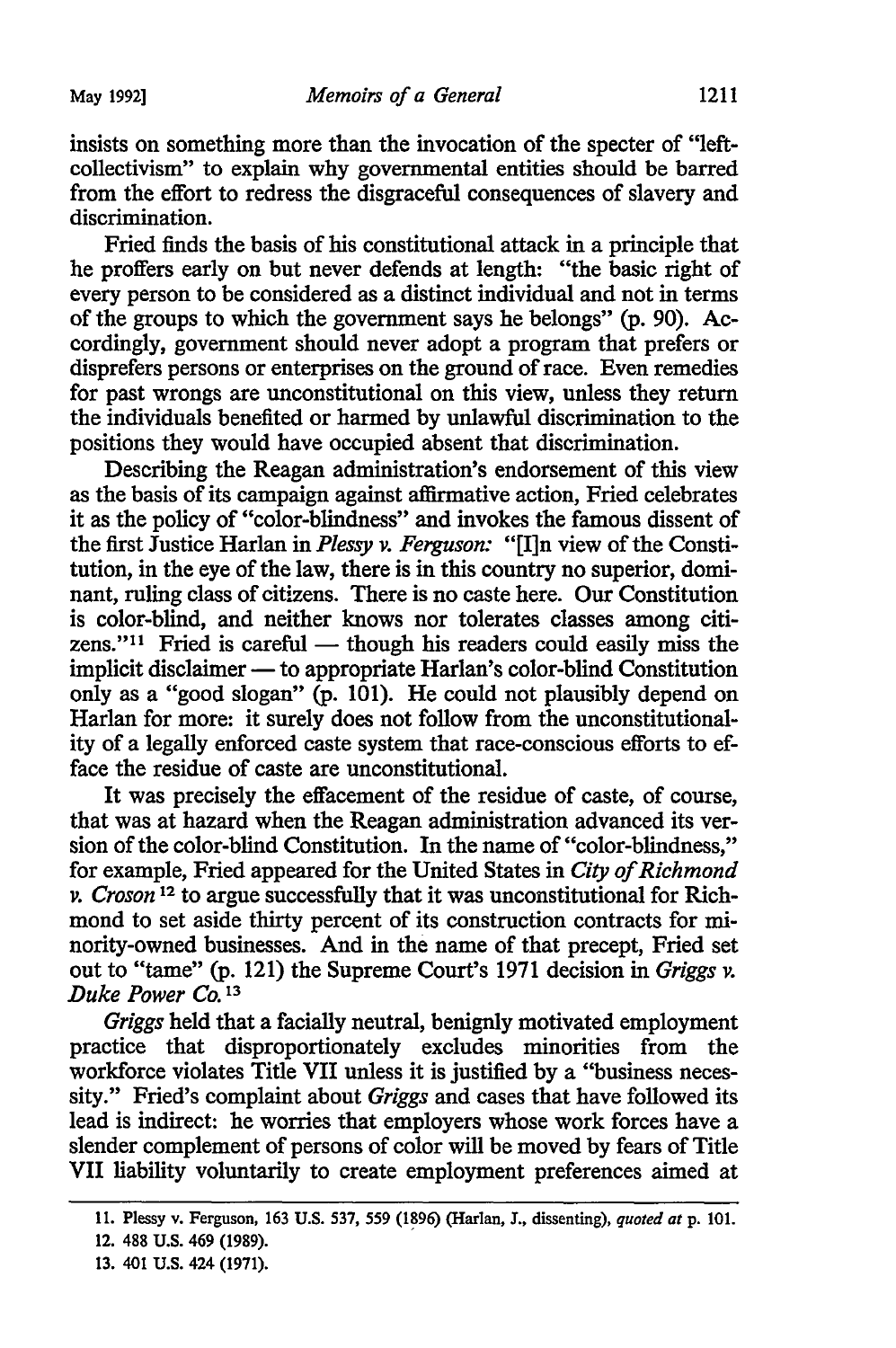bolstering their numbers (pp. 94-95). Fried looked for an opportunity to chip away at the *Griggs* line of cases and found it in the 1989 case *Wards Cove Packing Co. v. Atonio.* <sup>14</sup>

*Wards Cove* vividly illustrates how poorly suited limited antidiscrimination principles are to the task of undoing the entrenched consequences of racism. Characteristic of the industry of which they are a  $part$   $-$  seasonal salmon canning in Alaska  $-$  the two enterprises challenged under Title VII in *Wards Cove* were vividly stratified along racial lines. The canneries staffed their assembly lines almost exclusively with Filipinos and Alaska Natives. The other jobs - better paid work ranging from dock labor and construction to carpentry, cooking, storekeeping, and bookkeeping — were predominately held by whites. The cannery line workers were housed in separate dormitories and fed in separate mess halls, facilities which, at least in the eyes of the four dissenting justices, were distinctly inferior.<sup>15</sup> The cannery line workers were hired through a union local or from nearby Native Alaskan villages. The noncannery jobs were not advertised or filled in any systematic or competitive way. There was no in-house training and no promotion from the cannery line to the noncannery jobs. The salmon gutting machine, unhappily, was known as the "iron chink" (p. 122). In a dissent joined by Justices Blackmun, Brennan, and Marshall, Justice Stevens was moved to characterize the employment regime as a "plantation economy."16

Fried sees it as "obvious that the Philippine workers were not the victims of discrimination" (p. 122). He is blind to the possibility that what he dismisses as the "nasty" but irrelevant details of a "racially segmented" work force (p. 122) are the unhappy product of a history of racial discrimination that we could and should work to unmake, and that the workers on the cannery line are indeed the victims of our history. It was a limited vision much like Fried's that drove the five-Justice majority in *Wards Cove* to render the industrywide practices there virtually invulnerable to attack under Title VII and that, in tum, prompted Justice Blackmun, writing in dissent, to wonder "whether the majority still believes that race discrimination  $-$  or, more accurately, race discrimination against nonwhites  $-$  is a problem in our society, or even remembers that it ever was."<sup>17</sup>

The Reagan approach championed by Fried is not color-blind, at least in the sense intended by the elder Justice Harlan; it is historyblind. No one familiar with even the rough outlines of American history could deny that profound injustices have been systematically vis-

<sup>14. 490</sup> U.S. 642 (1989).

<sup>15.</sup> *See* 490 U.S. at 662 (Blackmun, J., dissenting); 490 U.S. at 663 n.4 (Stevens, J., dissenting).

<sup>16. 490</sup> U.S. at 664 n.4 (Stevens, J., dissenting).

<sup>17. 490</sup> U.S. at 662 (Blackmun, J., dissenting).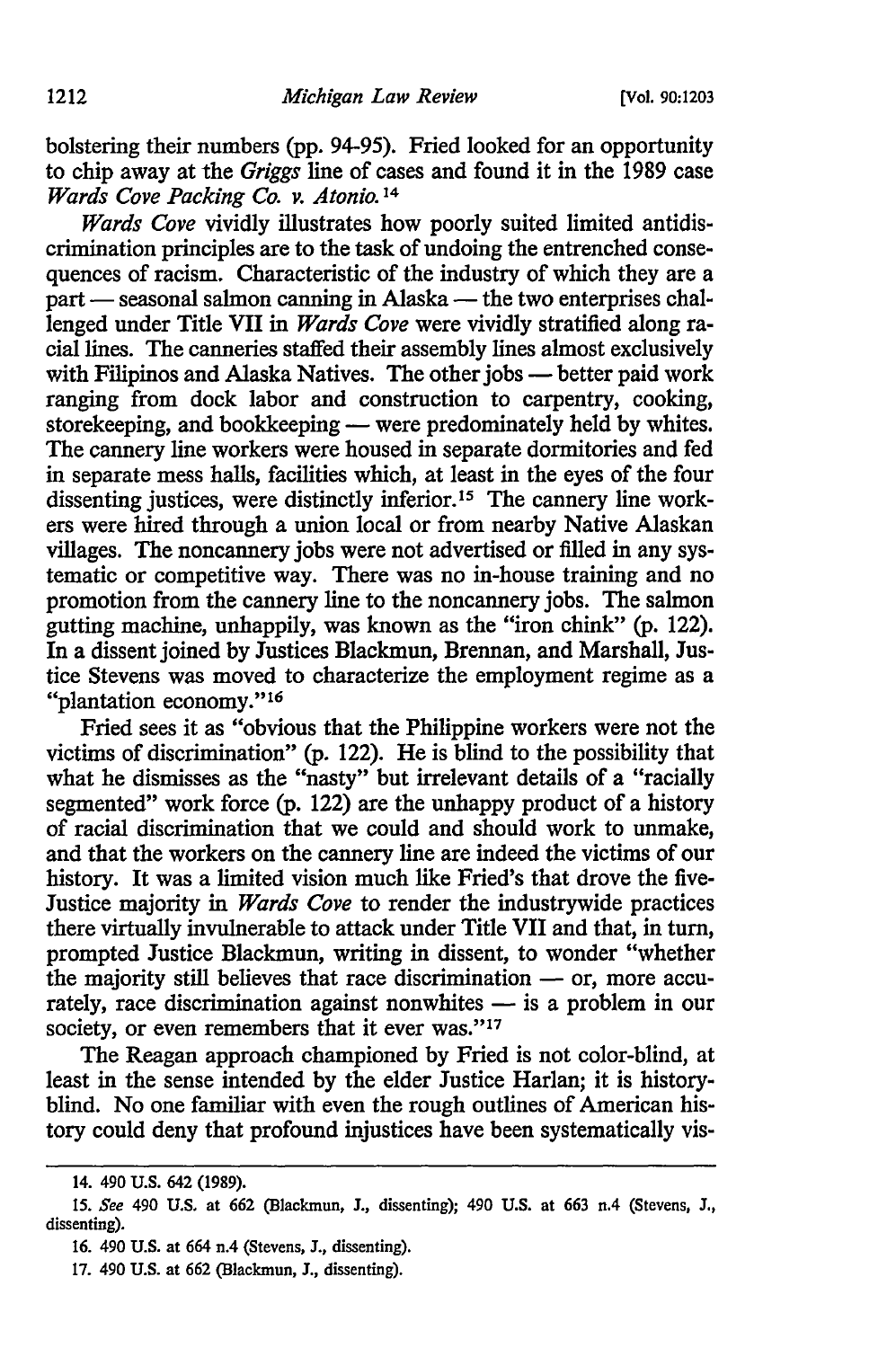ited on a variety of racial groups during the modem settlement, domestication, and industrialization of our nation; and no one who lives in our world and accepts the evidence of his or her senses could believe that we have purged ourselves of the consequences of this sorry history. Disadvantage, distrust, and distaste have been passed from generation to generation, leaving our society sharply and unjustly divided along the fault lines of race.

For decades, the question how best to proceed in the face of this blunt reality has preoccupied many who are committed to change, including responsible governmental officials. But if persons have the right never to be made worse off by government on account of their race than they would have been absent unlawful discrimination, then redress for most of the consequences of our history of discrimination is barred. History-blindness countenances reparations only for the specific, identifiable victims of discrimination themselves and at the expense of the specific, identifiable beneficiaries; accordingly, governmental entities violate the Constitution if they try to undo any but the most proximate, traceable artifacts of their own discrimination. Having failed for much of our history to protect against what Fried himself characterizes as public and private apartheid, the Constitution now is made vigilant against attempts to undo the consequences of that apartheid that reach beyond local and immediate wrongdoing.

The appeal of the history-blind Constitution is far from self-evident. The ambition of dismantling the consequences of race discrimination shares no moral ground with that of maintaining white supremacy in a segregated society: while the latter is despicable and unconstitutional, the former is one of the most distinguished ends toward which governmental authority can be directed. Accordingly, nothing in the esteemed tradition we associate with *Brown v. Board of Education* 18 can be taken as supportive of history-blindness. That view must depend for its justification on a different and problematic claim: that persons disfavored on account of their race in the service of dismantling the consequences of prior discrimination are thereby done an injustice, unless they were themselves direct beneficiaries of prior racial discrimination.

But when government works to achieve legitimate ends, it often must establish criteria in furtherance of those ends, criteria that prefer some and disfavor others.<sup>19</sup> Unless those criteria are independently ruled out, we judge their propriety in terms of their connection to the ends they serve. A history-blind view of affirmative action depends on

<sup>18. 347</sup> U.S. 483 (1954).

<sup>19.</sup> A state academic institution, for example, might favor some applicants because of: (a) their geographic origins or intention to locate professionally in poorly serviced areas; (b) their demonstrated commitments to work in the public interest as they perceive it; or (c) their sustained development in other endeavors such as musical performance or athletics.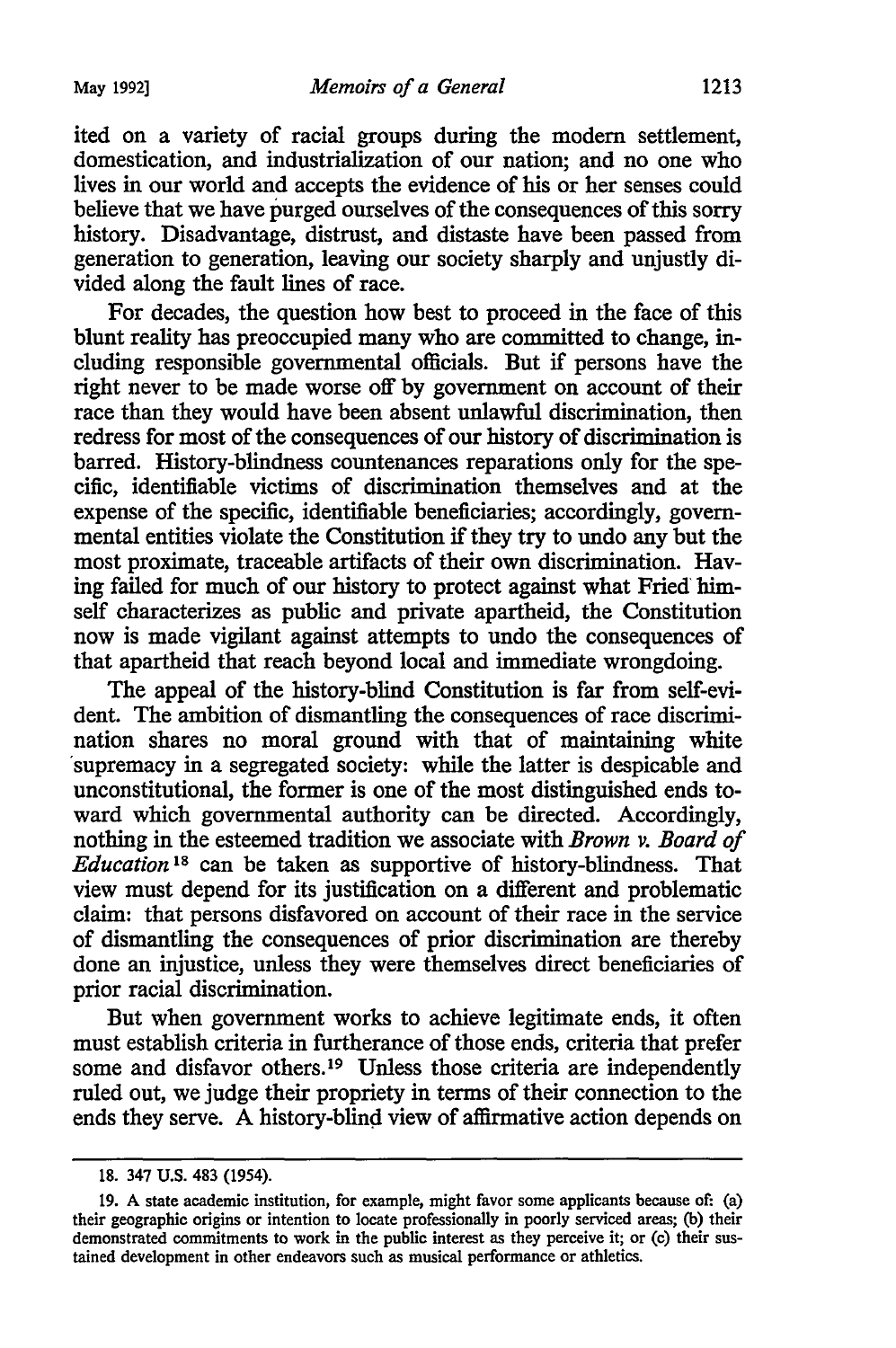the unsupported view that racial criteria are inherently unjust, no matter what end they serve.

Fried offers no real defense of this, either as a matter of political justice or constitutional law; indeed, as the burden of our discussion suggests, it is far from apparent that a defense can be found. And remarkably, Fried's commitment to history-blindness, upon which his constitutional attack on affirmative action depends, is every bit as unstable as is his commitment to legislative authority over the status of the fetus, upon which his attack on *Roe* depends.

Fried takes pains to distinguish himself from the many other Reagan warriors who took a stricter line with regard to the precepts of color-blindness. Fried, for example, argues that communities that have discriminatorily awarded municipal construction contracts in the past, or that can point to "specific and identifiable" past discrimination within the local construction industry, can constitutionally favor minority-owned construction companies with set-aside requirements of the sort at issue in *Croson* (pp. 127-28). This, of course, contradicts the view that it is unconstitutional to disfavor anyone by virtue of their race except to the extent that they were personally the beneficiaries of past discrimination. That a community itself engaged in past discrimination, or that a community is addressing "specific and identifiable" discrimination by others, does not warrant that only the people harmed by past discrimination will be aided now or that only people benefited by past discrimination will be harmed now.

IV

One is tempted to be tolerant of this muddled moderation. Coherence aside, it seems more savory than rigid adherence to the principles of history-blindness and state legislative authority over fetal status; neither of these principles, after all, is defensible. In an earlier era, there was a joke attributed to Eastern Europe in which communist hell was preferred to capitalist hell because of its great inefficiency. In a similar vein, a flawed acolyte of modem conservatism may look better than a true believer.

Indeed, there is a reason for being more sympathetic still. A plausible understanding of the gaps in reason within his memoir is that Professor Fried, at least in retrospect, is drawn to human values suppressed by the revolutionary manifesto of Reagan conservatism  $\sim$ that he ultimately refuses to be bound by the logic of a failed moral geometry.

But there are at least three important reasons to emphasize the structural flaws in Fried's case. The first, of less global consequence than the others, concerns a leitmotif of Brennan-bashing. At a number of points, Fried faults Justice Brennan, and always for the same delict: surreptitiously advancing his political agenda at the price